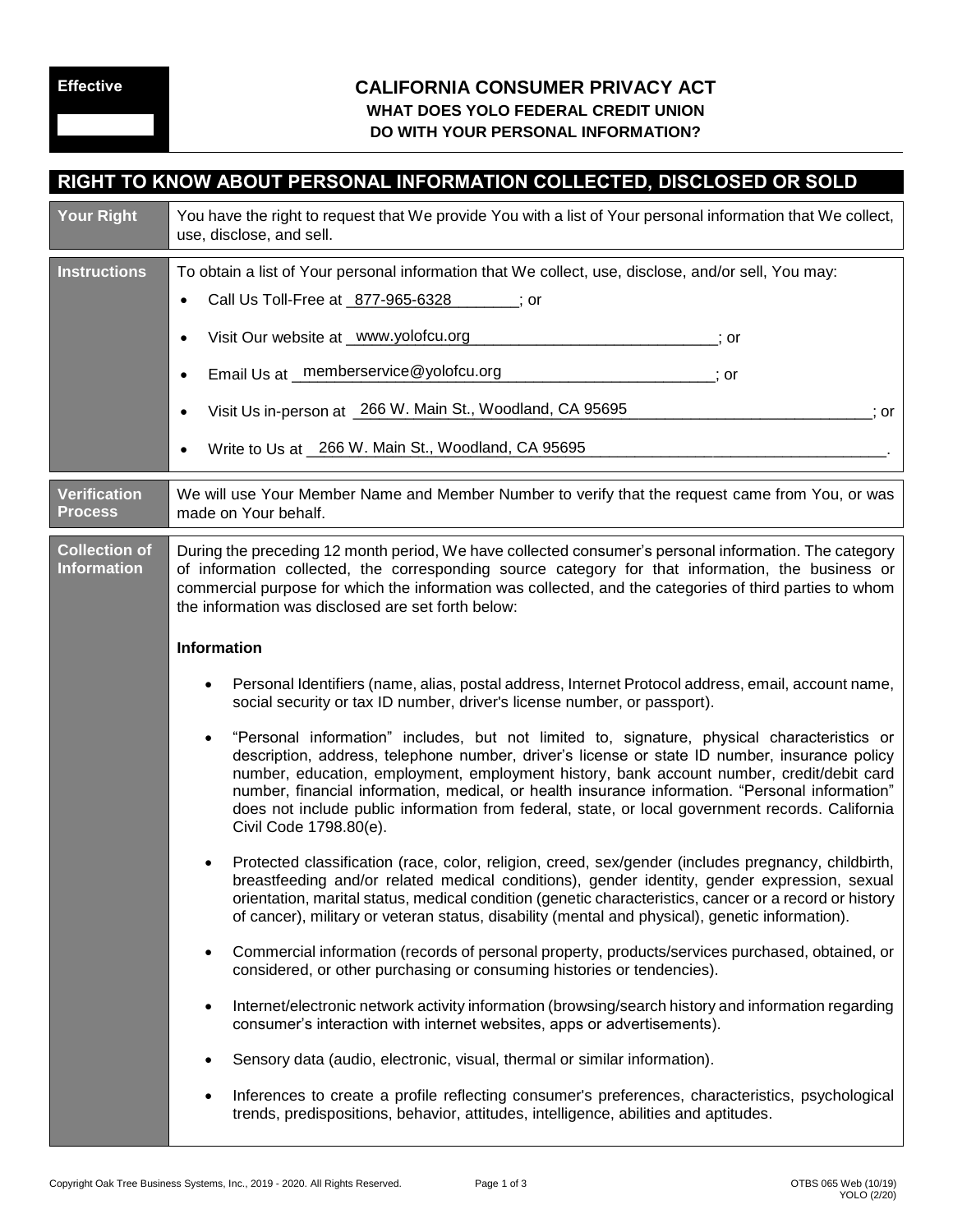| <b>Collection of</b><br><b>Information</b><br>(continued) | <b>Source</b>                                                                                                                                                                                                                                                        |
|-----------------------------------------------------------|----------------------------------------------------------------------------------------------------------------------------------------------------------------------------------------------------------------------------------------------------------------------|
|                                                           | Information gathered from: Google analytics, Facebook analytics, contest entries submitted, our<br>website, individuals, credit reporting agencies, Survey, Website Forms, and Staff Referrals.                                                                      |
|                                                           | Information gathered from 3rd party verifications, individuals, credit reporting agencies, and<br>public records.                                                                                                                                                    |
|                                                           | Information gathered from individuals and Analyzer Demographic Information.                                                                                                                                                                                          |
|                                                           | Information gathered from 3rd party business partners (Title Company, etc.), individuals, credit<br>$\bullet$<br>reporting agencies, Survey, and Website Forms.                                                                                                      |
|                                                           | Information gathered from individuals, our website, and emails.<br>$\bullet$                                                                                                                                                                                         |
|                                                           | Information gathered from Security video surveillance, communication through phone calls,<br>emails, or visiting the branch.                                                                                                                                         |
|                                                           | Information gathered from our website.                                                                                                                                                                                                                               |
|                                                           | <b>Purpose</b>                                                                                                                                                                                                                                                       |
|                                                           | Processing applications, requests, maintain accounts, servicing requests, maintain communication<br>(statements, promotions, etc.), Gather information, Capture Leads, Create Marketing Email Lists,<br>Schedule Appointments, and Sending Emails/Surveys.           |
|                                                           | Processing applications, requests, maintain accounts, servicing requests, and maintain<br>communication (statements, promotions, fraud alerts, etc.).                                                                                                                |
|                                                           | Comply with Equal Opportunity Lending Laws or Equal Employment Opportunity Laws, Process<br>applications, and reporting data.                                                                                                                                        |
|                                                           | Maintain accounts, Gather information, Capture Leads, and Compile Marketing Email Lists.                                                                                                                                                                             |
|                                                           | Reporting data.                                                                                                                                                                                                                                                      |
|                                                           | Training, maintaining security, and fraud mitigation.                                                                                                                                                                                                                |
|                                                           | Fraud mitigation.                                                                                                                                                                                                                                                    |
|                                                           | <b>Third Party</b>                                                                                                                                                                                                                                                   |
|                                                           | Not shared with Third Party unless required for a business purpose or required by law.                                                                                                                                                                               |
| <b>Disclosure or</b><br>Sale of<br><b>Information</b>     | ⊠ During the preceding 12 month period, We have not sold or disclosed consumer's personal information<br>to third parties for a business or commercial purpose.                                                                                                      |
|                                                           | □ During the preceding 12 month period, We have sold consumer's personal information to third parties<br>for a business or commercial purpose. The categories of information disclosed to third parties for a<br>business or commercial purpose are set forth below: |
|                                                           |                                                                                                                                                                                                                                                                      |
|                                                           | We do not sell the personal information of minors under 16 years of age.                                                                                                                                                                                             |